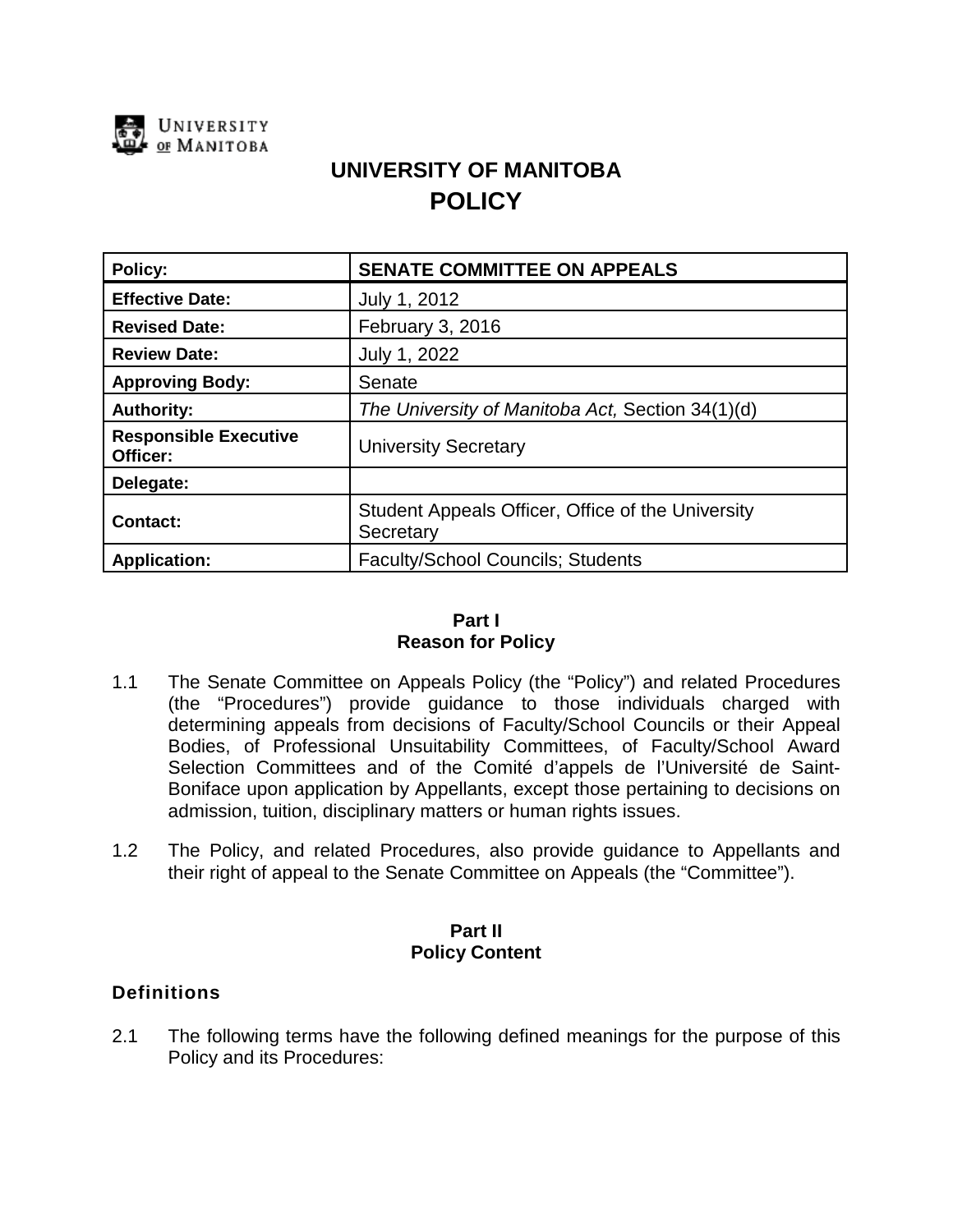- (a) **Appellant** the student appealing a decision of a Faculty/School affecting the student's own academic standing or receipt of awards at the University or another person with a viable, direct and substantial connection to the matter under appeal.
- (b) **Chair** the Chair of the Senate Committee on Appeals or the Chair of a Panel of the Senate Committee on Appeals.
- (c) **Committee** the Senate Committee on Appeals.
- (d) **Panel** members of the Senate Committee on Appeals convened for the purpose of:
	- (i) determining its jurisdiction;
	- (ii) determining the Appellant's standing and whether there are grounds of appeal; or
	- (iii) hearing appeals.
- (e) **Respondent** a representative or representatives of the Faculty/School designated by the Dean or Director to represent the Faculty/School in relation to an appeal.
- (f) **Faculty/School** the Faculty/School Council or appeal body whose decision is being appealed. For the purpose of this Policy, and related Procedures, the Extended Education Division and University 1 shall be considered as though they were faculties, as shall College Councils where the Faculty/School Council has delegated authority for hearing and determining appeals to the College Council.
- 2.2 There shall be a Senate Committee on Appeals:
	- (a) from which Panels shall be established to hear appeals as set out in the related Senate Committee on Appeals Procedures;
	- (b) that shall make decisions on appealable matters that shall be final and binding;
	- (c) that shall review the Senate Committee on Appeals Policy and related Procedures periodically and, if necessary, recommend changes.
- 2.3 The Committee shall hear an appeal by an Appellant against a decision by a Faculty/School affecting the academic progress, or the receipt of an award, only after all reasonable avenues of appeal within the Faculty/School concerned have been exhausted.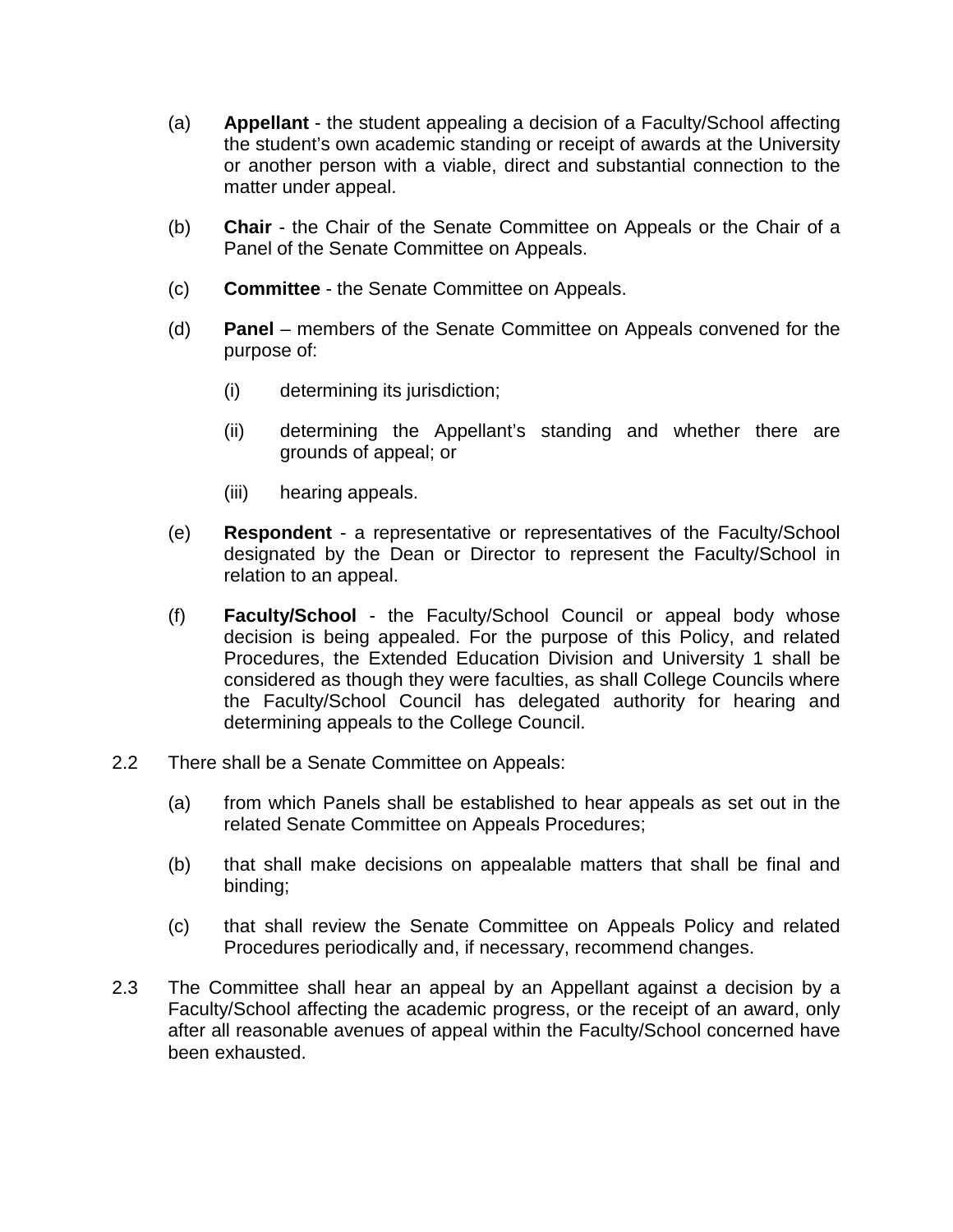- 2.4 To ensure that academic decisions are made by those within the University who have the academic or professional expertise in the discipline concerned, the Committee on Appeals should be careful not to substitute its own academic judgment or standards for those in the discipline concerned.
- 2.5 The grounds for an appeal to be heard by the Committee shall include:
	- (a) failure of the Faculty/School or Dean/Director to follow procedures;
	- (b) failure of the Faculty/School or Dean/Director to follow the rules of natural justice;
	- (c) failure of the Faculty/School or Dean/Director to reasonably consider all factors relevant to the decision being appealed;
	- (d) that a Faculty/School/Senate governing document has become inapplicable through lapse of time or was unfairly applied;
	- (e) that there is an apparent conflict between a Senate governing document and a Faculty/School governing document; or
	- (f) failure of Senate, the Faculty/School or Dean/Director to comply with applicable legislation.
- 2.6 The Committee shall hear an appeal from the same Appellant against the same decision only once.
- 2.7 In cases where two Faculties or Schools cannot determine jurisdiction to hear a particular Appellant's appeal, the appeal shall be directed through the Office of the University Secretary to the Committee which:
	- (a) shall determine the appropriate Faculty or School to hear the appeal and shall normally refer the appeal back to that Faculty or School; or
	- (b) may hear the appeal.

In the event that a decision cannot be reached regarding the appropriate avenue of appeal, the President shall decide where jurisdiction lies.

- 2.8 The composition of the Committee shall be:
	- (a) one (1) member holding academic appointment in the University appointed as Chair for a three (3) year term by the Senate Executive Committee;
	- (b) two (2) members of the Committee, from those academic members appointed by Senate (sections  $2(8)(c)$ ,  $2(8)(d)$  and  $2(8)(e)$ ), to be appointed as Vice-Chairs by the Senate Executive Committee for a three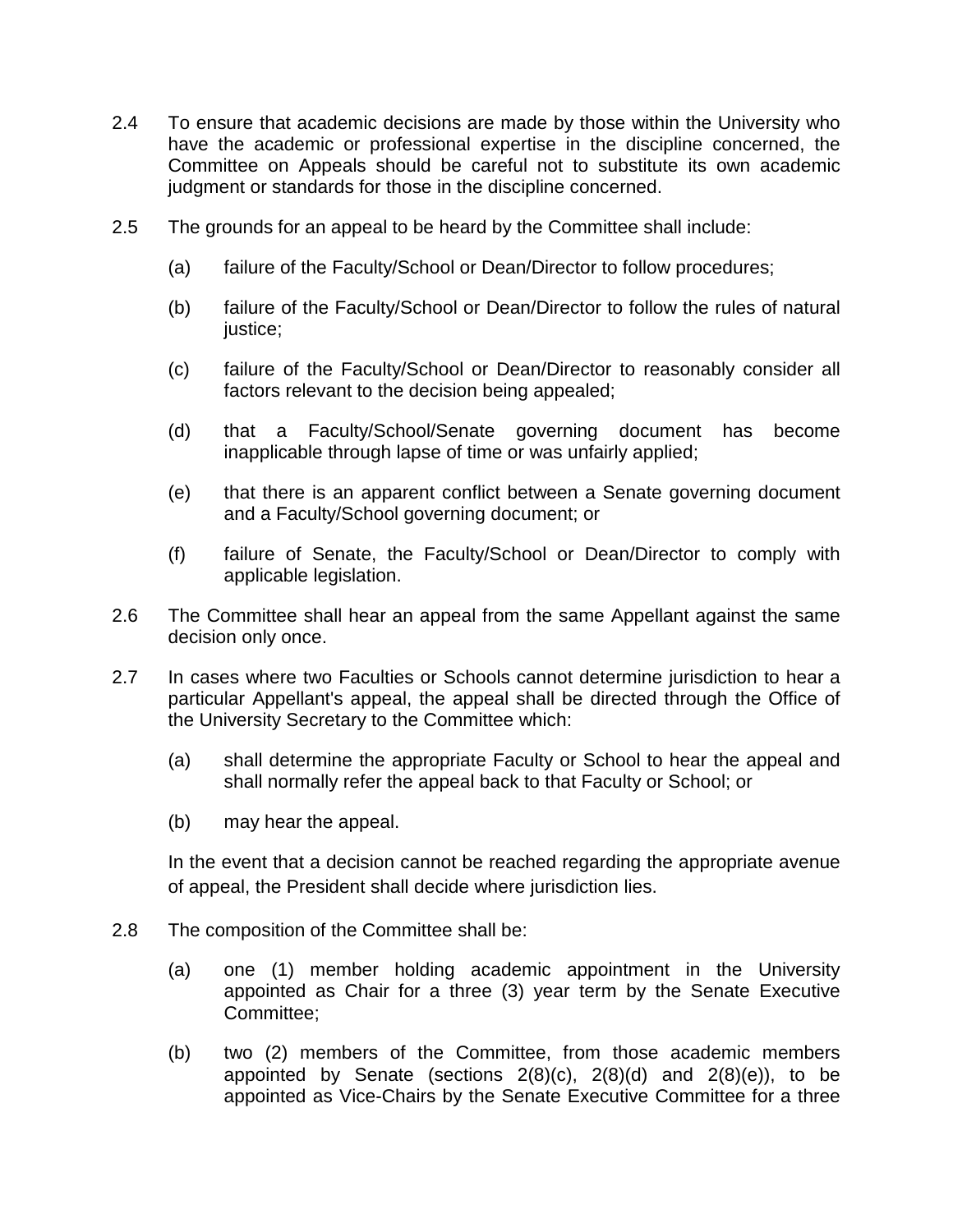(3) year term. The Vice-Chairs shall not be from the same Faculty or School as either the Chair or each other;

- (c) three (3) members from amongst Deans of Faculties and Colleges and Directors of Schools appointed by the President (considered academic members for the purpose of this Policy and Procedures);
- (d) five (5) members of Senate, holding academic appointments in the University, nominated by the Senate Committee on Nominations and appointed by Senate;
- (e) six (6) members holding academic appointments in the University, nominated by the Senate Committee on Nominations and appointed by Senate;
- (f) the President of UMSU (or designate);
- (g) four (4) undergraduate students from different Faculties or Schools and two (2) graduate students nominated by the Senate Committee on Nominations and appointed by Senate;
- (h) one (1) academic member appointed by Université de Saint-Boniface and one (1) student appointed by Université de Saint-Boniface.
- 2.9 A quorum for a meeting of the Committee shall be one-third (1/3) of its membership including the Chair. The quorum shall consist of a minimum of fifty (50%) percent academics and at least one (1) student.
- 2.10 If the Chair of the Committee is unable to sit for any reason, a Vice-Chair shall assume the Chair's duties. Should a Vice-Chair be unable to sit, another member of the Committee shall be appointed by the Chair as an Acting Chair.
- 2.11 Vacancies on the Committee shall be filled by the original bodies that made the appointment or conducted the election.

#### **Part III Accountability**

- 3.1 The Office of Legal Counsel is responsible for advising the University Secretary that a formal review of this Policy is required.
- 3.2 The University Secretary is responsible for the implementation, administration and review of this Policy.
- 3.3 Faculty/School Councils and students are responsible for complying with this Policy.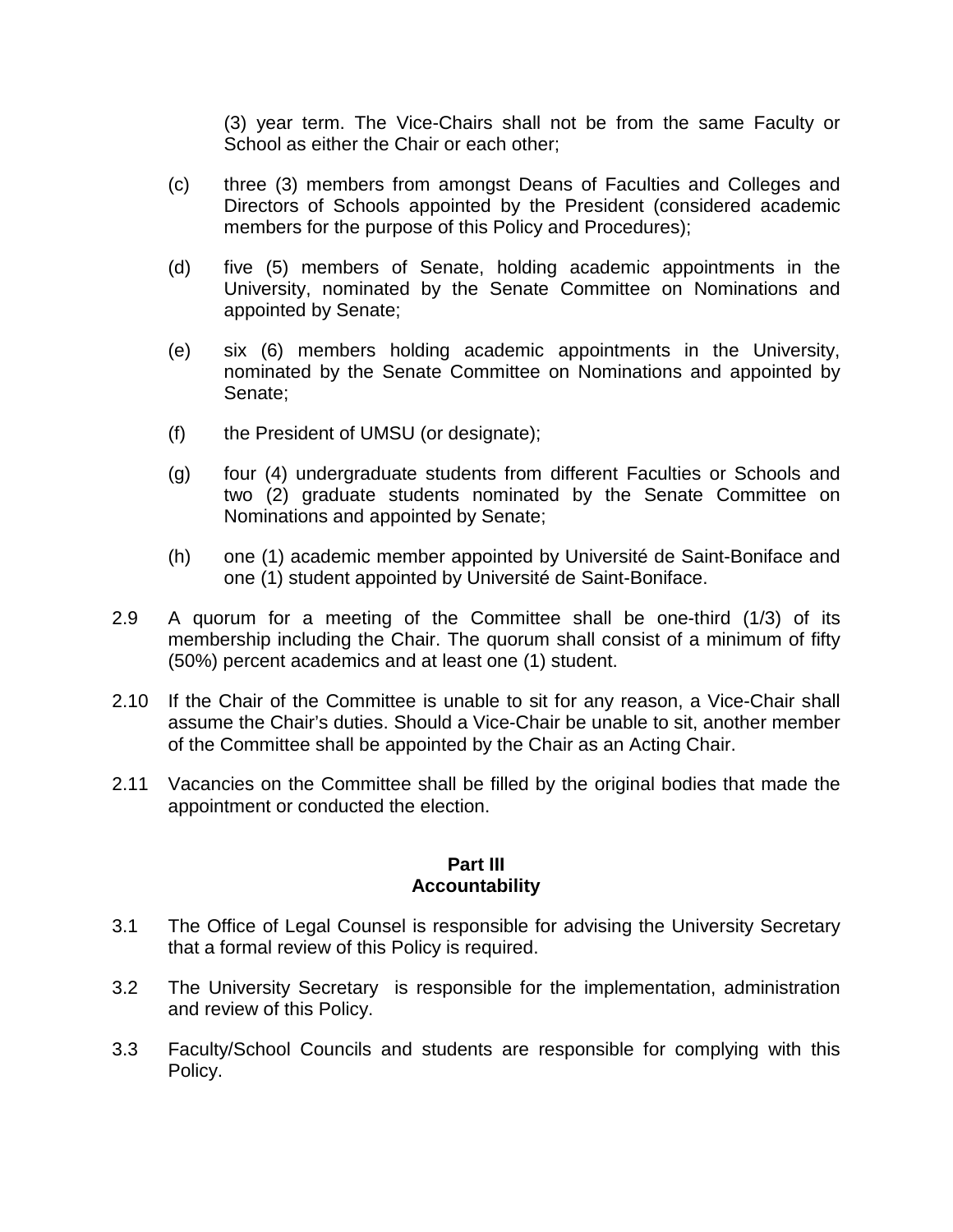## **Part IV Authority to Approve Procedures**

4.1 Senate may approve Procedures, if applicable, which are secondary to and comply with this Policy.

# **Part V Review**

- 5.1 Governing Document reviews shall be conducted every ten (10) years. The next scheduled review date for this Policy is July 1, 2022.
- 5.2 In the interim, this Policy may be revised or repealed if:
	- (a) the University Secretary or Approving Body deems it necessary or desirable to do so;
	- (b) the Policy is no longer legislatively or statutorily compliant; and/or
	- (c) the Policy is now in conflict with another Governing Document.
- 5.3 If this Policy is revised or repealed, all Secondary Documents will be reviewed as soon as reasonably possible in order to ensure that they:
	- (a) comply with the revised Policy; or
	- (b) are in turn repealed.

## **Part VI Effect on Previous Statements**

- 6.1 This Policy supersedes all of the following:
	- (d) all previous Faculty/School Council Procedures stemming from the Faculty/School Council Bylaw and academic and admission Regulations and any resolutions on the subject matter contained herein;
	- (e) the Academic Appeals Procedures and Guidelines Policy revised February1, 1989 and April 5, 2000;
	- (f) all previous Board of Governors/Senate Governing Documents on the subject matter contained herein; and
	- (g) all previous Administration Governing Documents on the subject matter contained herein.